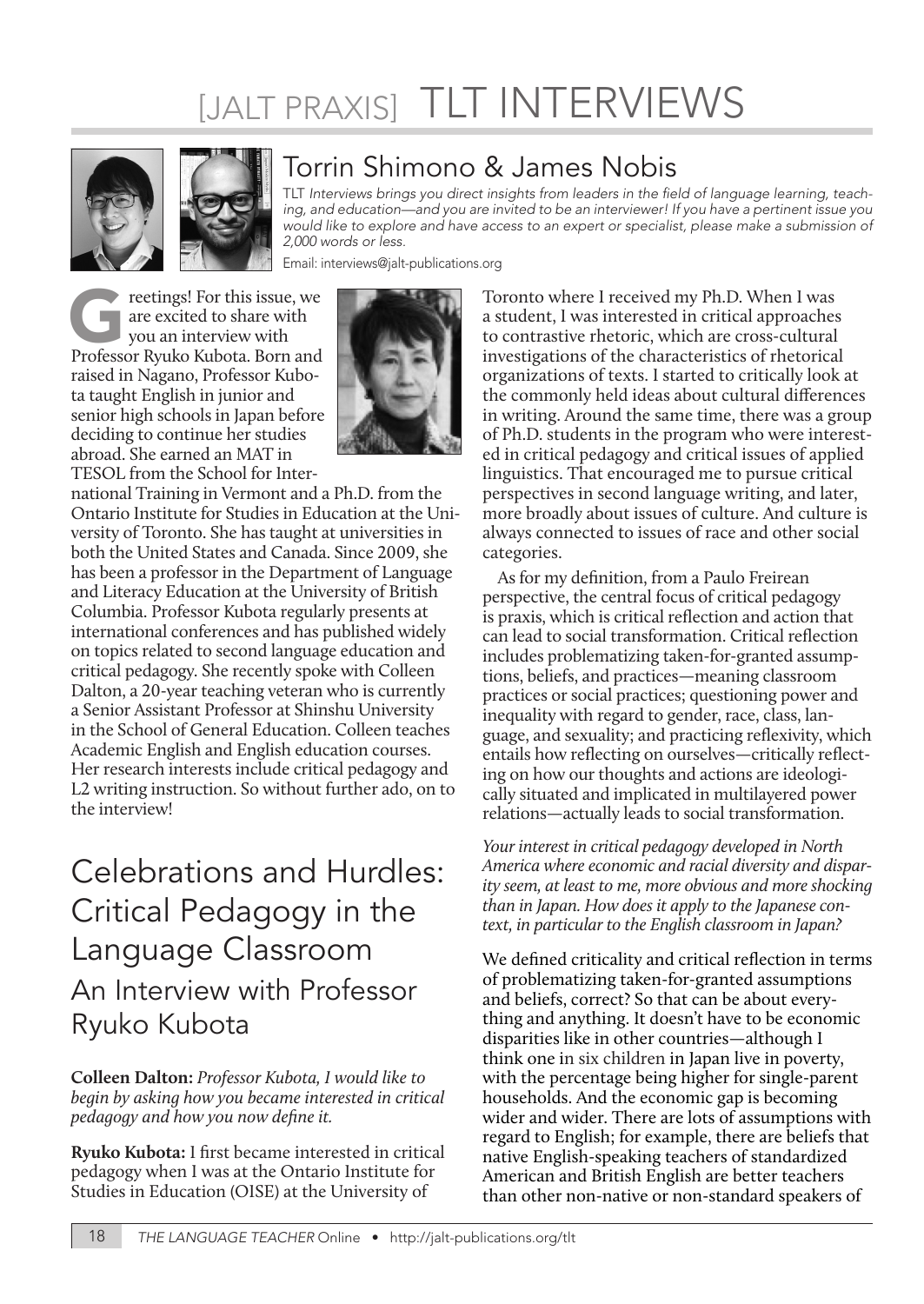English. So that's a belief that people have. I think it is very important to ask where that assumption comes from and whether this thinking really helps our students become effective communicators in a global society where more and more non-native speakers are interacting with each other, rather than interacting with native speakers.

These days, I do think people are more conscious of English diversity and English as a lingua franca. But in terms of the commercial sector, there is still a strong belief that the best places to learn English are inner-circle countries. Race is certainly another taken-for-granted assumption. White native-speaking teachers are thought to be more legitimate than people of color.

*Yes, I have heard some teachers here in Japan say native speakers, particularly white native speakers, are part of PR. What can teachers do in the classroom to help students recognize and appreciate varieties of English?*

I think it is a good idea to bring in guest speakers, and they don't have to be inner-circle English speakers. People from Singapore, the Philippines, India, or those from China, Korea, or Taiwan. We have to find ways to bring in local people for cultural exchange. This would be important especially in schools. Students must work together with peers of non-Japanese descent. It is very important for them to interact with local people from diverse backgrounds. Also, technology can allow people to interact with people from different backgrounds.

*I know some university students who are interacting with Filipinos through online English learning. Students save money, but in some ways I think it might also strengthen the feeling that other varieties of English do not have the same value.*

Yes, yet actually these Japanese students are probably more likely to interact with non-native speakers in the future.

*I agree. But students still seem to think that studying in inner-circle countries will serve them better. Maybe it really will help their test scores. So how can English teachers adopt a critical pedagogical stance and promote World Englishes while also helping students pass tests?*

I think the answer is contextual. For example, if a student is writing an academic paper for publication in an American journal, then there are certain preferred styles and the student may not be able to get the paper accepted unless those standards are observed. There is an ongoing dilemma and paradox in the field of writing research. There has

been a lot of emphasis on "translanguaging" these days. More and more researchers have recognized different ways of expressing in writing, even in academic writing, and liberal-minded instructors and researchers want to embrace this diversity in English writing, which is a good thing. It resonates with World Englishes and English as a lingua franca, and really embraces diversity. But there are some stakes there, some hurdles that people all have to jump over. It is ok to celebrate diversity before this hurdle, but then in order to jump over the hurdle, you have to be able to demonstrate a certain level of proficiency that is pre-determined. It doesn't necessarily mean that it is fixed, but there are certain expectations.

So depending on the purpose and context, I think it is the responsibility of teachers to help students who are trying to jump over the hurdle. At the same time, I think this hurdle can be transformed, can become more diverse, like different heights. That should be done maybe by us—educators and researchers who are actually involved in all these research and educational activities as well as publishers and other stakeholders. So transformations should happen both bottom-up and top-down.

In recent discussions in translanguaging, multilingualism, and pluralingualism, I find it a little bit problematic in terms of not addressing real transformation. Language tests are the gatekeepers, and unless that changes, nothing will change. We have to help students pass those exams.

*Recently, I read an article by Geneva Smitherman. It was an academic article in terms of content, but it was written in Black English. Using your image, I might think about it as a kind of celebration after the hurdle. But the hurdle is still there.*

There has been some debate on this in the United States, particularly Nelson Flores and his colleagues. In the 1980s and 1990s, for writing research or writing pedagogies, process writing became popular. Process writing was criticized by Lisa Delpit, saying that it does not really benefit minority students who need to be taught normative ways of writing. But Flores has criticized this way of thinking. If we only teach academic English, if we only try to help students accommodate rhetorical norms, then nothing will change. Their linguistic and cultural identities will not be valued. At the same time, unless we recognize the gatekeeping functions of language and cultural expectations, we are not helping our students. So I think both are important. Encouraging the use of language and culture in the classroom is good. But at the same time, we have to help students pass high-stakes tests while we

JALT

**FOCUS** 

**ARTICLES**